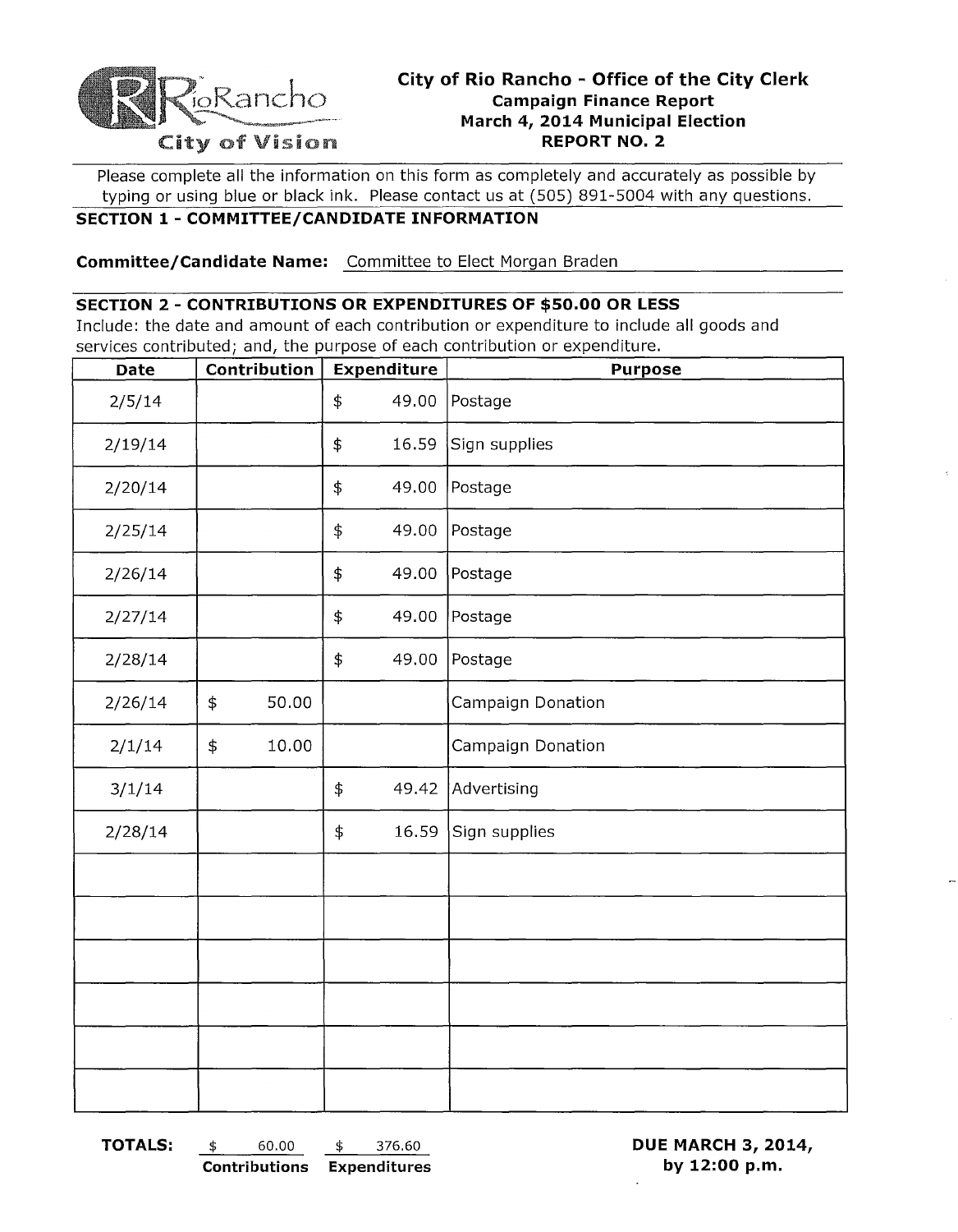### **CITY OF RIO RANCHO - CAMPAIGN FINANCE REPORT NO.2**

**PAGE 2 - Committee Name:** Committee to Elect Morgan Braden

**SECTION 3 - CONTRIBUTIONS OR EXPENDITURES OF MORE THAN \$50.00 (Cumulative)** 

Include: the name and address of the person or entity from whom any cumulative contribution or expenditure of more than \$50.00 was received or made; the date and amount of each contribution or expenditure to include all goods and services contributed; and, the purpose of each contribution or expenditure.

| Date           |                                       | Contribution Expenditure | Name/Address                                                                 | <b>Purpose</b>                             |  |  |
|----------------|---------------------------------------|--------------------------|------------------------------------------------------------------------------|--------------------------------------------|--|--|
| 2/5/14         |                                       | \$<br>80.35              | Albuquerque Sign Printing 610<br>Signal Ave. NE Albuquerque, NM<br>87133     | Additional sign holders                    |  |  |
| 2/26/14        |                                       | \$<br>149.80             | Exipination Printing 1011Tabo NE Reorder Palm cards<br>Albuquerque, NM 87112 |                                            |  |  |
| 2/26/14        | \$<br>100.00                          |                          | Mary Wiese 6901 Augusta Hills<br>Drive NE Rio Rancho, NM 87144               |                                            |  |  |
| 2/18/14        | $\ddagger$<br>250.00                  |                          | Morgan and Davene Braden 980<br>Ivory Road Rio Rancho, NM<br>87124           | Campaign Donation                          |  |  |
| 3/1/14         | \$<br>100.00                          |                          | Robert Marchand 2003 southern<br>Blvd. Rio Rancho, NM 87124                  | Campaign Donation                          |  |  |
|                |                                       |                          |                                                                              |                                            |  |  |
|                |                                       |                          |                                                                              |                                            |  |  |
|                |                                       |                          |                                                                              |                                            |  |  |
|                |                                       |                          |                                                                              |                                            |  |  |
|                |                                       |                          |                                                                              |                                            |  |  |
|                |                                       |                          |                                                                              |                                            |  |  |
|                |                                       |                          |                                                                              |                                            |  |  |
|                |                                       |                          |                                                                              |                                            |  |  |
|                |                                       |                          |                                                                              |                                            |  |  |
|                |                                       |                          |                                                                              |                                            |  |  |
|                |                                       |                          |                                                                              |                                            |  |  |
|                |                                       |                          |                                                                              |                                            |  |  |
|                |                                       |                          |                                                                              |                                            |  |  |
|                |                                       |                          |                                                                              |                                            |  |  |
|                |                                       |                          |                                                                              |                                            |  |  |
|                |                                       |                          |                                                                              |                                            |  |  |
| <b>TOTALS:</b> | $\frac{4}{5}$<br><b>Contributions</b> | 450.00<br>$\frac{4}{5}$  | 230.15<br><b>Expenditures</b>                                                | <b>DUE MARCH 3, 2014,</b><br>by 12:00 p.m. |  |  |